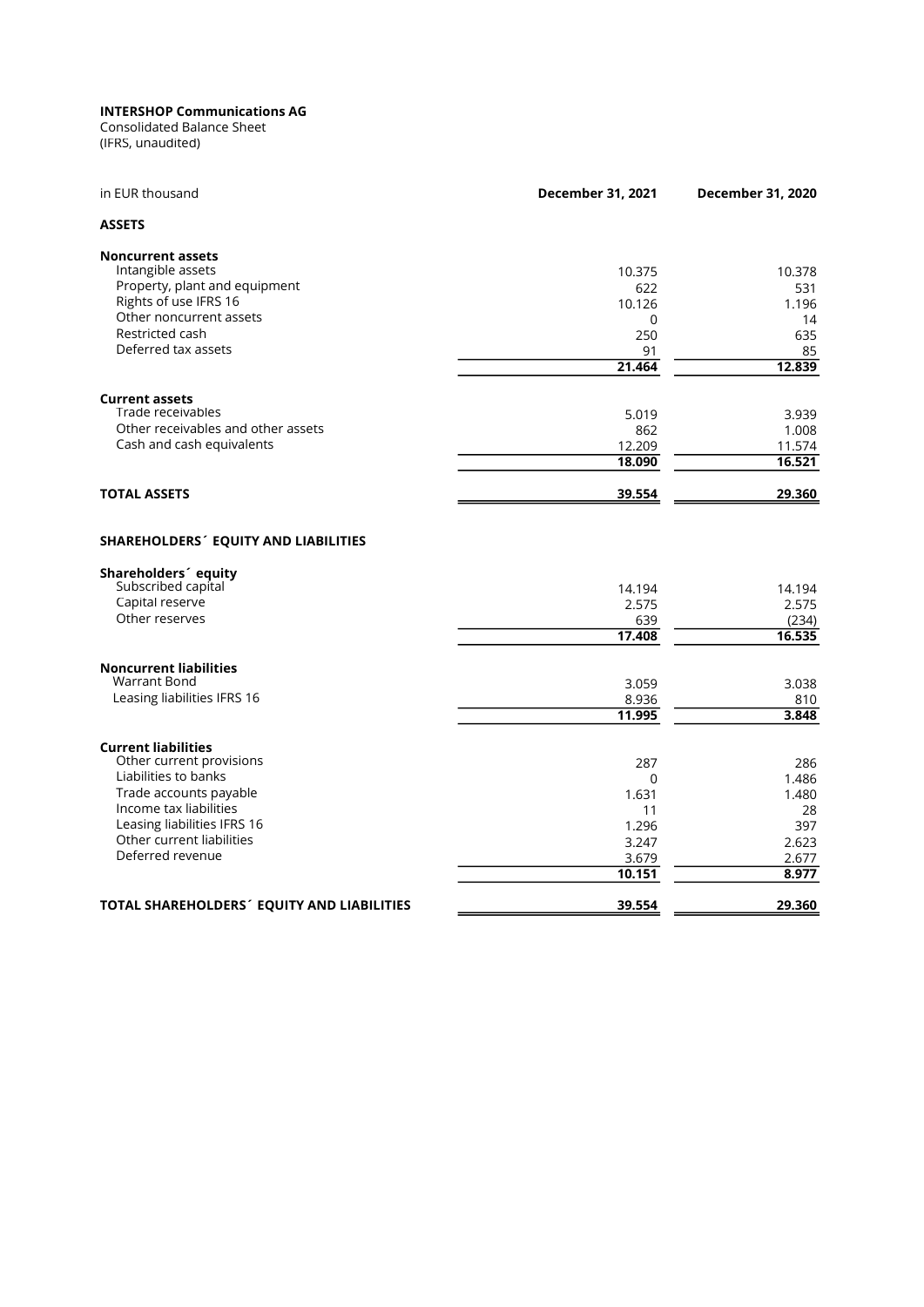Consolidated Statement of Comprehensive Income (IFRS, unaudited)

|                                                                                           | October 1 to December 31, |              | January 1 to December 31, |             |
|-------------------------------------------------------------------------------------------|---------------------------|--------------|---------------------------|-------------|
| in EUR thousand                                                                           | 2021                      | 2020         | 2021                      | 2020        |
| <b>Revenues</b>                                                                           |                           |              |                           |             |
| Software and Cloud Revenues                                                               | 5.993                     | 5.494        | 20.908                    | 19.468      |
| Service Revenues                                                                          | 3.421                     | 3.853        | 15.087                    | 14.137      |
|                                                                                           | 9.414                     | 9.347        | 35.995                    | 33.605      |
| <b>Cost of revenues</b>                                                                   |                           |              |                           |             |
| Cost of revenues - Software and Cloud                                                     | (2.087)                   | (1.866)      | (8.576)                   | (7.497)     |
| Cost of revenues - Services                                                               | (2.431)                   | (2.764)      | (10.017)                  | (10.446)    |
|                                                                                           | (4.518)                   | (4.630)      | (18.593)                  | (17.943)    |
| <b>Gross profit</b>                                                                       | 4.896                     | 4.717        | 17.402                    | 15.662      |
| <b>Operating expenses, operating income</b>                                               |                           |              |                           |             |
| Research and development                                                                  | (1.712)                   | (1.121)      | (5.659)                   | (3.778)     |
| Sales and marketing                                                                       | (2.104)                   | (2.222)      | (7.698)                   | (7.707)     |
| General and administrative                                                                | (818)                     | (881)        | (3.282)                   | (3.114)     |
| Other operating income                                                                    | 173                       | 235          | 932                       | 454         |
| Other operating expenses                                                                  | (275)                     | (279)        | (385)                     | (473)       |
|                                                                                           | (4.736)                   | (4.268)      | (16.092)                  | (14.618)    |
| <b>Result from operating activities</b>                                                   | 160                       | 449          | 1.310                     | 1.044       |
| Interest income                                                                           | $\mathbf 0$               | $\mathbf{1}$ | 0                         | -1          |
| Interest expense                                                                          | (93)                      | (58)         | (382)                     | (143)       |
| <b>Financial result</b>                                                                   | (93)                      | (57)         | (382)                     | (142)       |
| <b>Earnings before tax</b>                                                                | 67                        | 392          | 928                       | 902         |
| Income taxes                                                                              | (21)                      | (1)          | (118)                     | (109)       |
| <b>Earnings after tax</b>                                                                 | 46                        | 391          | 810                       | 793         |
| Other comprehensive income<br>Exchange differences on translating foreign operations      | 40                        | (12)         | 63                        | (63)        |
| Other comprehensive income from exchange differences<br><b>Total comprehensive income</b> | 40<br>86                  | (12)<br>379  | 63<br>873                 | (63)<br>730 |
| Earnings per share (EUR, basic, diluted)                                                  | 0.00                      | 0.03         | 0,06                      | 0.06        |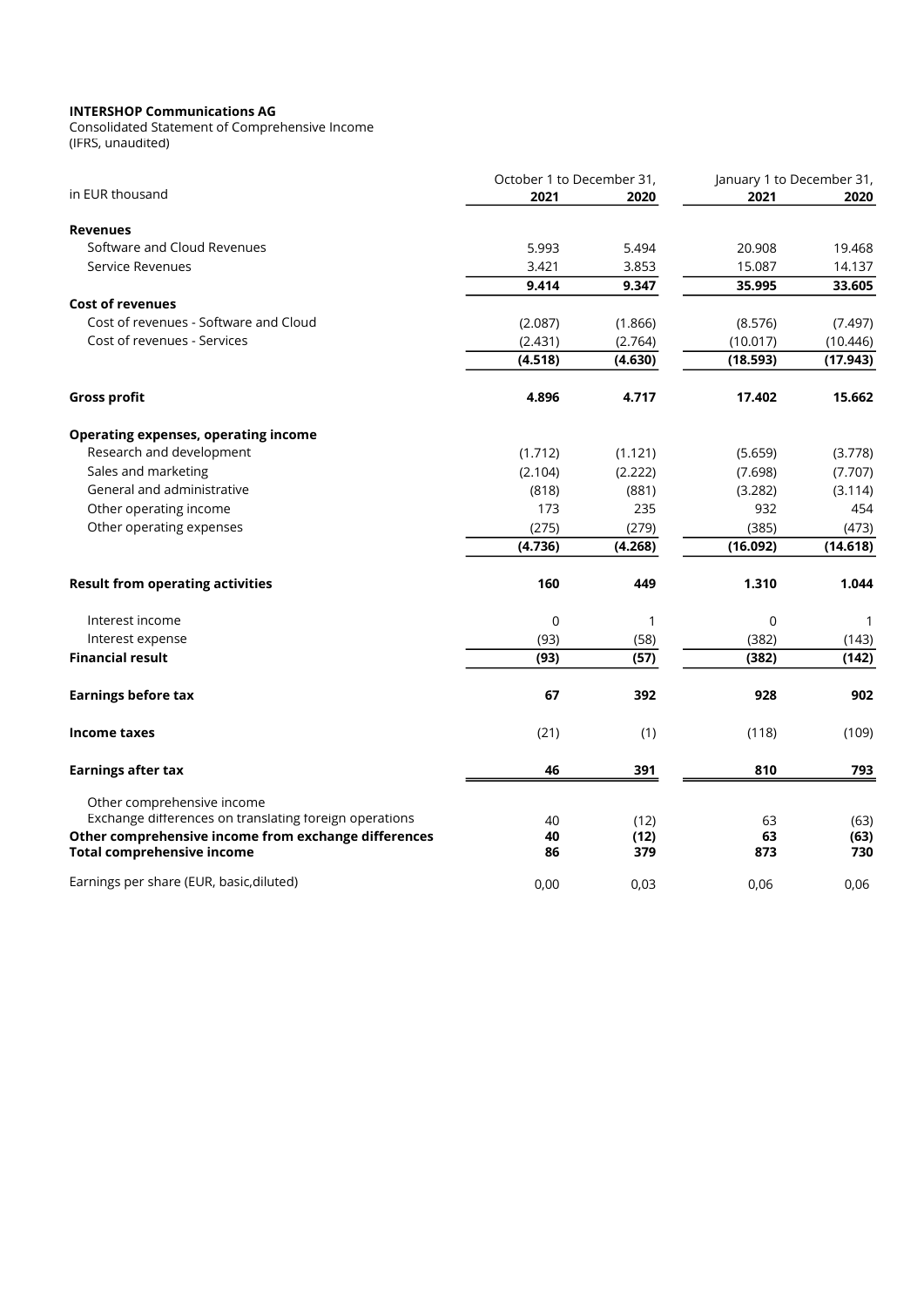(IFRS, unaudited) Consolidated Statement of Cash Flows

|                                                                                                      | January 1 to December 31, |                  |  |
|------------------------------------------------------------------------------------------------------|---------------------------|------------------|--|
| in EUR thousand                                                                                      | 2021                      | 2020             |  |
| <b>CASH FLOWS FROM OPERATING ACTIVITIES</b>                                                          |                           |                  |  |
| Earnings before tax<br>Adjustments to reconcile net profit/loss to cash used in operating activities | 928                       | 902              |  |
| Financial result                                                                                     | 382                       | 142              |  |
| Depreciation and amortization                                                                        | 3.113                     | 3.424            |  |
| Other noncash expenses and income                                                                    | (497)                     | 83               |  |
| Changes in operating assets and liabilities<br>Accounts receivable                                   |                           |                  |  |
| Other assets                                                                                         | (902)                     | 1.351            |  |
| Liabilities and provisions                                                                           | 158<br>705                | 342<br>(726)     |  |
| Deferred revenue                                                                                     | 963                       | (580)            |  |
| Net cash provided by (used in) operating activities before income                                    |                           |                  |  |
| tax and interest                                                                                     | 4.850                     | 4.938            |  |
| Interest received                                                                                    | 0                         | 1                |  |
| Interest paid                                                                                        | (115)                     | (60)             |  |
| Income taxes paid                                                                                    | (138)                     | (152)            |  |
| Net cash provided by (used in) operating activities                                                  | 4.597                     | 4.727            |  |
| <b>CASH FLOWS FROM INVESTING ACTIVITIES</b>                                                          |                           |                  |  |
| Proceeds on restricted cash                                                                          | 476                       | $\mathbf 0$      |  |
| Payments for restricted cash                                                                         | (90)                      | 0                |  |
| Payments for investments in intangible assets                                                        | (1.492)                   | (2.017)          |  |
| Proceeds on disposal of equipment                                                                    | 3                         | 8                |  |
| Purchases of property and equipment<br>Net cash provided by (used in) investing activities           | (352)                     | (185)            |  |
|                                                                                                      | (1.455)                   | (2.194)          |  |
| <b>CASH FLOWS FROM FINANCING ACTIVITIES</b>                                                          |                           |                  |  |
| Cash received warrant bond                                                                           | 0                         | 3.108            |  |
| Expenses of cash received for warrant bond                                                           | 0                         | (43)             |  |
| Cash received from loan                                                                              | 0                         | 435              |  |
| Repayments of loans<br>Payments for leasing liabilities                                              | (1.051)                   | (500)            |  |
| Net cash provided by (used in) financing activities                                                  | (1.540)<br>(2.591)        | (1.665)<br>1.335 |  |
|                                                                                                      |                           |                  |  |
| Effect of change in exchange rates on cash                                                           | 84                        | (25)             |  |
| Net change in cash and cash equivalents                                                              | 635                       | 3.843            |  |
| Cash and cash equivalents, beginning of period                                                       | 11.574                    | 7.731            |  |
| Cash and cash equivalents, end of period                                                             | 12.209                    | 11.574           |  |